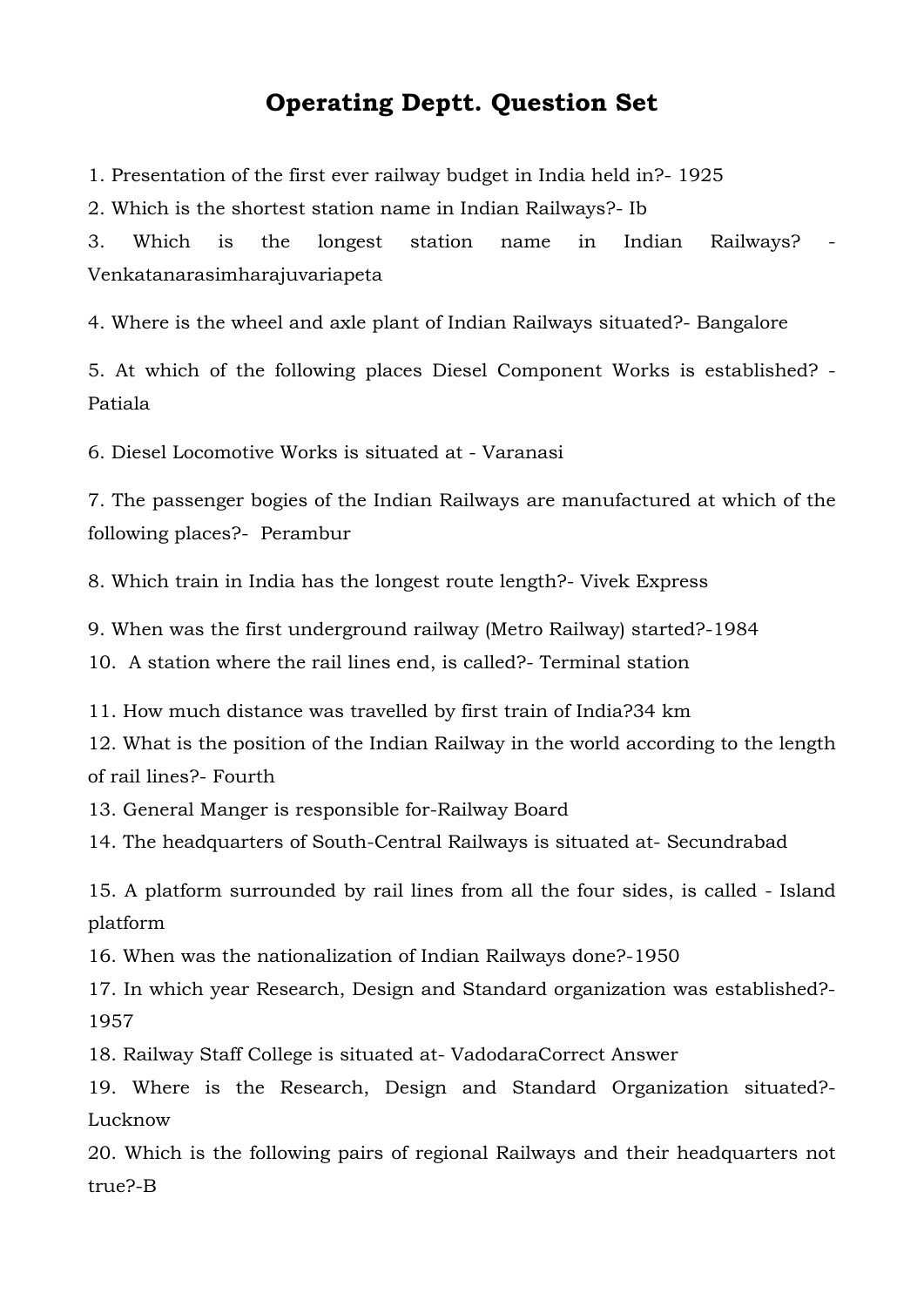- (A) South-Central Railway Secunderabad
- (B) Central Railway-Bhopal
- (C) South Railway Chennai
- (D) North Railway New Delhi

21. Between which of the destinations the first Indian train was started?-B

- (A) From Calcutta to Delhi
- (B) From Mumbai to Thane
- (C) From Mumbai to Surat
- (D)From Mumbai to Madras

[Correct Answer](javascript:%20return%20null;)

 $\overline{\phantom{a}}$  , where  $\overline{\phantom{a}}$ 

\_\_\_\_\_\_\_\_\_\_\_\_\_\_\_.

 $\overline{\phantom{a}}$  , where  $\overline{\phantom{a}}$ 

22. When was the first train in Indian started?-1853

23. In which Governor-General's reign railway lines in India were established?- Lord Dalhousie

24. Metro Railway is functioning in which of the following Indian States?- West Benga[lCoswer](javascript:%20return%20null;)

25. The zone with the minimum length is- North-Eastern Frontier Railway

26. How many training institutions of Railways are in India? - Five

27. What is the position of the Indian Railway under the zonal system?-Second

28. The speed of tower wagon shall be

29. During night, the calling on signal shall display \_\_\_\_\_\_\_\_\_\_\_\_\_\_ light in 'ON' position.

30. The calling - on signal may be provided below any stop signal except

31. A semi-automatic stop signal is distinguished by \_\_\_\_\_\_\_\_\_\_\_\_\_\_\_\_\_\_\_\_\_\_\_\_\_\_\_

32. Shunt signal may be provided below any stop signal except \_\_\_\_\_\_\_\_\_

33. When a shunt signal is defective \_\_\_\_\_\_\_\_\_\_\_\_\_\_ are the authorities for the loco pilot to pass at ON.

- 34. \_\_\_\_\_\_\_\_\_\_\_\_signal does not show any light in any position at any time.
- 35. Authority to pass defective LSS on double line on automatic block system is

36. Distance between Home signal and B.S.L.B. shall not be less than

37. The train speed while entering terminal goods yards is restricted to\_\_\_\_\_\_\_\_\_\_\_\_\_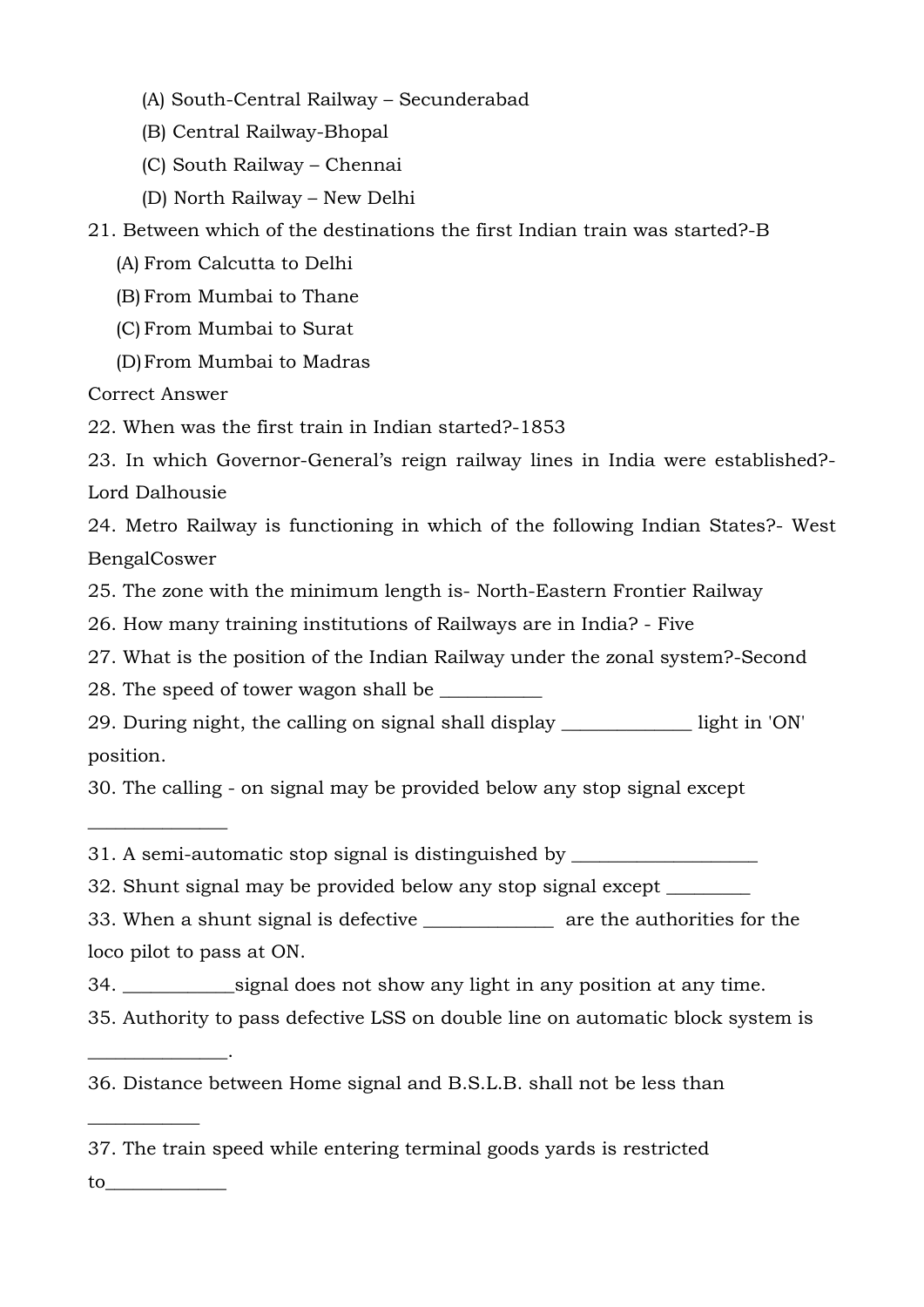38. Normal aspect of the fixed signals, except automatic signals, will

be

 $\overline{\phantom{a}}$ 

 $\overline{\phantom{a}}$ 

39. The speed over the main line at a non-interlocked station for an express train is \_\_\_\_\_\_\_\_

40. **Example 20.** The mark board indicates presence of outlying siding points.

41. Visibility Test Post, if provided, shall be located at 180 metres from

42. Fog signal post is located at <u>equal</u> metres from the outermost signal.

43. A gate signal is distinguished by \_\_\_\_\_\_\_\_\_\_\_\_\_\_\_\_\_\_\_\_\_\_\_\_\_\_

44. In emergency a goods train without Guard can be ordered by \_\_\_\_\_\_\_\_\_\_\_\_\_\_\_\_\_

45. Slip siding protects\_\_\_\_\_\_\_.

46. Catch siding protects\_\_\_\_\_\_\_\_\_\_\_\_\_\_\_\_\_\_\_\_

47. During thick, foggy & tempestuous weather, impairing visibility SM shall arrange to place detonators at a distance of 270 metres from

48. Life of a detonator after successful test can be extended by one year each time subject to maximum of extensions.

49. Visibility test post is painted \_\_\_\_\_\_\_\_\_\_\_\_ and \_\_\_\_\_\_\_\_\_\_\_\_ alternatively.

50. \_\_\_\_\_\_number of detonators shall be given to each Fog signal man.

51. Wherever two distant signals are provided \_\_\_\_\_\_\_\_\_\_\_\_ board can be dispensed with.

52. On single line tokenless sections, when advanced starter is defective,

authority to start the train is \_\_\_\_\_\_\_\_.

53. On double line when advanced starter is defective, authority for the Loco Pilot to start a train is \_\_\_\_\_\_\_

54. On double line, authority to pass home signal of a class 'C' station at ON is

55. The speed while pushing back with Guard not travelling in Brake Van showing hand signals shall not exceed \_\_\_\_\_\_\_\_\_\_\_\_\_\_\_\_\_\_\_\_ kmph.

56. Shunting of wagons containing explosives shall be carried out only under the supervision of \_\_\_\_\_\_

57. Before detaching engine within station limits where gradient is not steeper

than 1 in 600, hand brakes of \_\_\_\_\_\_\_\_\_\_\_\_\_ vehicles are to be applied.

58. When stabled at stations, responsibility for protection of material train lies with  $\sim$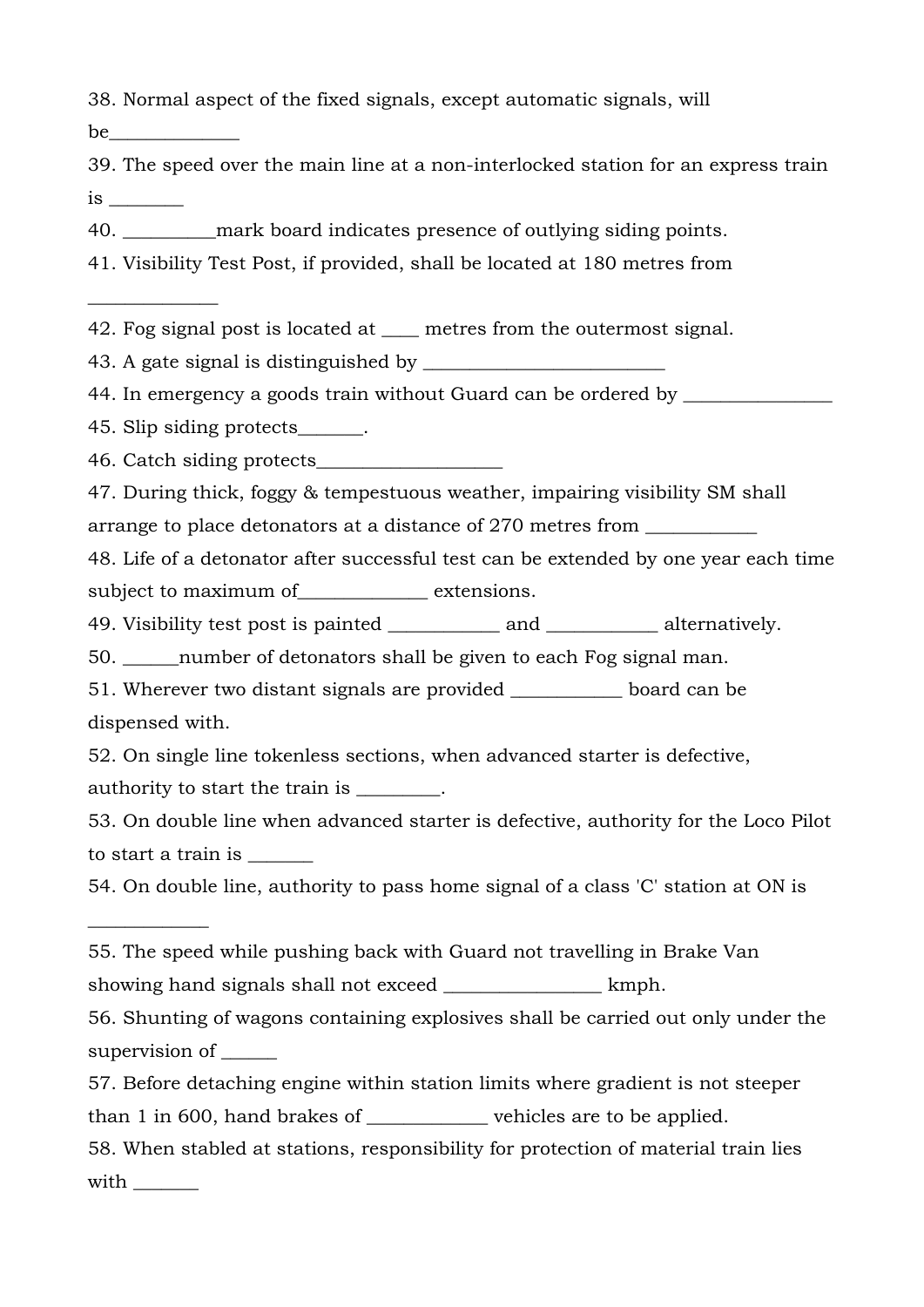59. Validity of BPC of a Material train is\_\_\_\_\_\_\_\_\_\_\_\_. 60. If the Diesel Loco Pilot does not whistle and exchange signals with SM he shall intimate to the SM in advance by giving bell code. 61. For granting line clear on TALQ single line section at a station not having SLB/Advanced starter, line must be clear upto 62. For granting line clear on double line, MAUQ signaling station having no loop line, line must be kept clear upto \_\_\_\_\_\_\_\_\_\_\_\_\_\_\_\_\_\_\_\_\_ 63. Normal authority to proceed on double line is \_\_\_\_\_\_\_\_\_\_\_\_\_\_\_ 64. Caution Order is prepared on Form No. 65. In Automatic block system when all signals failed and communications are not available, trains are worked on Form No. 66. In automatic block system single line, when LSS fails, \_\_\_\_\_\_\_\_\_\_\_\_\_ authority is given to the Loco Pilot to proceed. 67. When block instrument has failed, next means of communications for obtaining line clear in order of preference is \_\_\_\_\_\_\_\_\_\_\_\_\_ 68. The speed of shunting of wagons containing explosives shall not exceed \_\_\_\_ kmph. 69. No. of wagons loaded with explosives allowed by goods train \_\_\_\_\_\_. 70. No. of wagons containing explosives that are allowed by parcel/mixed train \_\_\_\_\_\_\_\_\_. 71. The maximum speed of the relief engine proceeding on T/A 602 is \_\_\_\_\_\_\_\_\_\_\_\_ kmph. 72. The staff on duty can have only \_\_\_\_\_ private number books. 73. Collisionis an example of \_\_\_\_\_\_\_\_\_\_\_\_\_\_\_\_\_\_\_\_accident. 74. When patrolman does not arrive in time after schedule arrival time and marginal time of 15 minutes, train shall be stopped and caution order has to be issued to proceed with a speed not exceeding 75. Pushing back should be done only with the permission of \_\_\_\_\_\_\_ 76. When a whole train is shunted across the main line to other lines at any station, shunting must be supervised only by 77. The whistle code to indicate fouling mark not cleared is \_\_\_\_\_\_\_\_\_\_\_\_\_\_\_\_\_\_\_ 78. Whistle code to alert SM to exchange all-right signal is \_\_\_\_\_\_\_\_\_\_\_\_\_\_\_\_\_\_\_ 79. Block ticket is prepared in form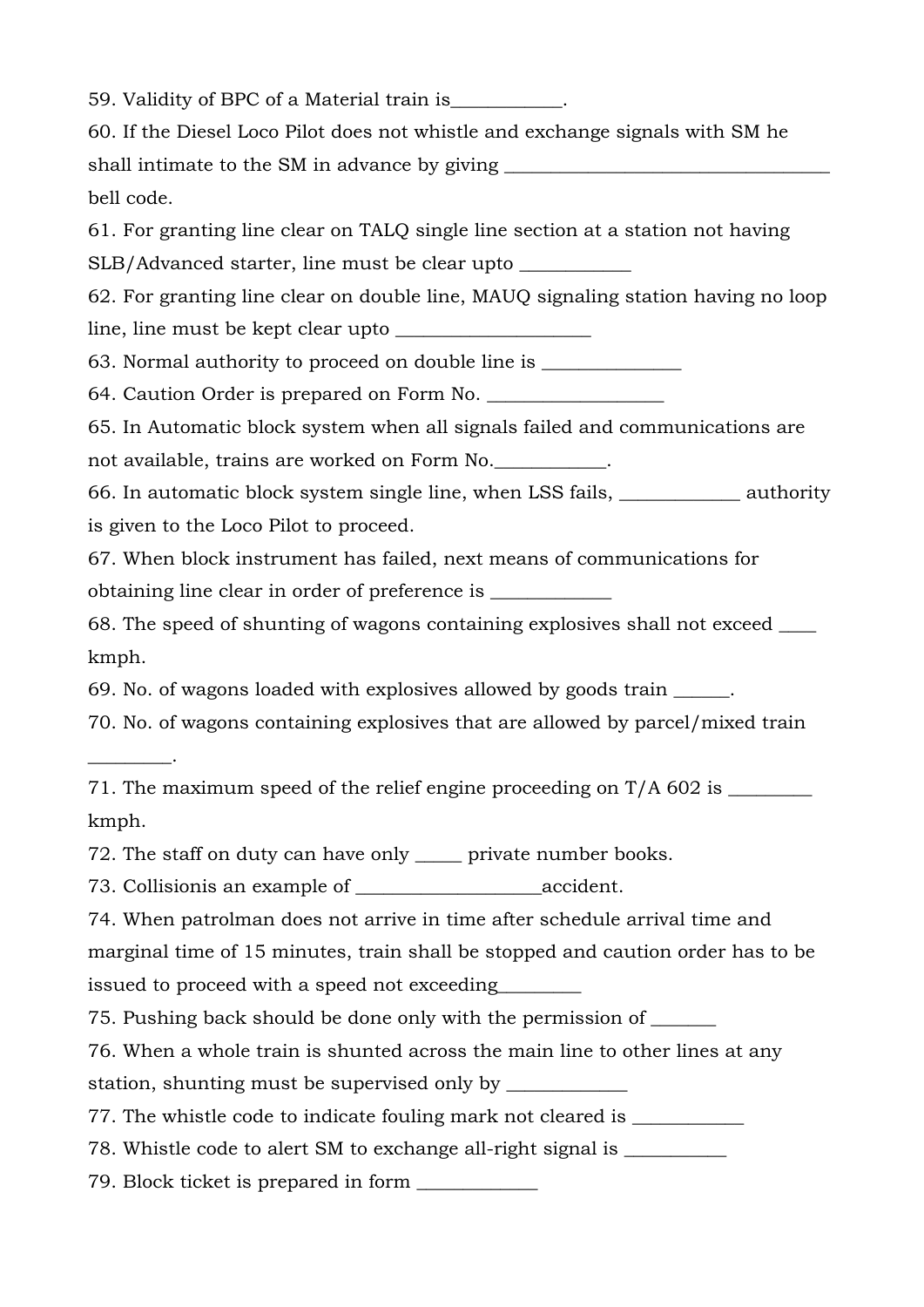80. A Railway servant directly connected with train passing duties shall not use alcoholic drinks within \_\_\_\_\_\_\_\_\_\_\_\_\_ hours before the commencement of his duty.

81. During foggy weather, impairing visibility in Absolute Block system, the Loco Pilot shall observe a speed restriction of  $\mu$  kmph.

82. Signal warning board is located at distance before stop signal.

83. O.D.C may be attached to a goods train with the prior approval of

84. Speed of 'C' class O D C on BG shall not exceed \_\_\_\_\_\_\_\_ kmph.

85. Whenever points/signals are disconnected by S&T Dept., SM shall inform cabinman/leverman under exchange of \_\_\_\_\_\_\_\_\_\_\_\_\_

86. The minimum vacuum level required in engine and Brakevan of a goods train are

\_\_\_\_\_ and \_\_\_\_ cms.

 $\overline{\phantom{a}}$  , where  $\overline{\phantom{a}}$ 

87. A R T shall be ready within minutes by day and minutes by night.

88. Verbal directions for shunting have to be accompanied by \_\_\_\_\_\_\_\_\_\_\_\_\_\_\_\_\_\_\_

89. In an accident where the damage to railway property exceeds Rs.  $\qquad \qquad$  . it is treated as serious accident.

90. When a colour light distant signal is combined with a gate stop signal protecting a level crossing, it displays \_\_\_\_\_\_\_\_\_\_\_\_\_\_\_\_\_ light in "ON" position.

91. The validity of super intensively checked trains brake power certificate

is \_\_\_\_\_\_\_\_\_\_.

\_\_\_\_\_\_\_\_.

92. Automatic stop signal is distinguished by

93. Whenever a train is stopped on a gradient for any reason, it is essential to apply the\_\_\_\_\_\_\_\_

94. When trains are run on T/D 912 in automatic block system, the speed shall not exceed \_\_\_

95. The authority given, when IBS is defective is

96. The distance between two yellow lights of a semaphore distant signal showing Attention is \_\_\_\_

97. Introduction of Panel interlocking / RRI shall be carried out only under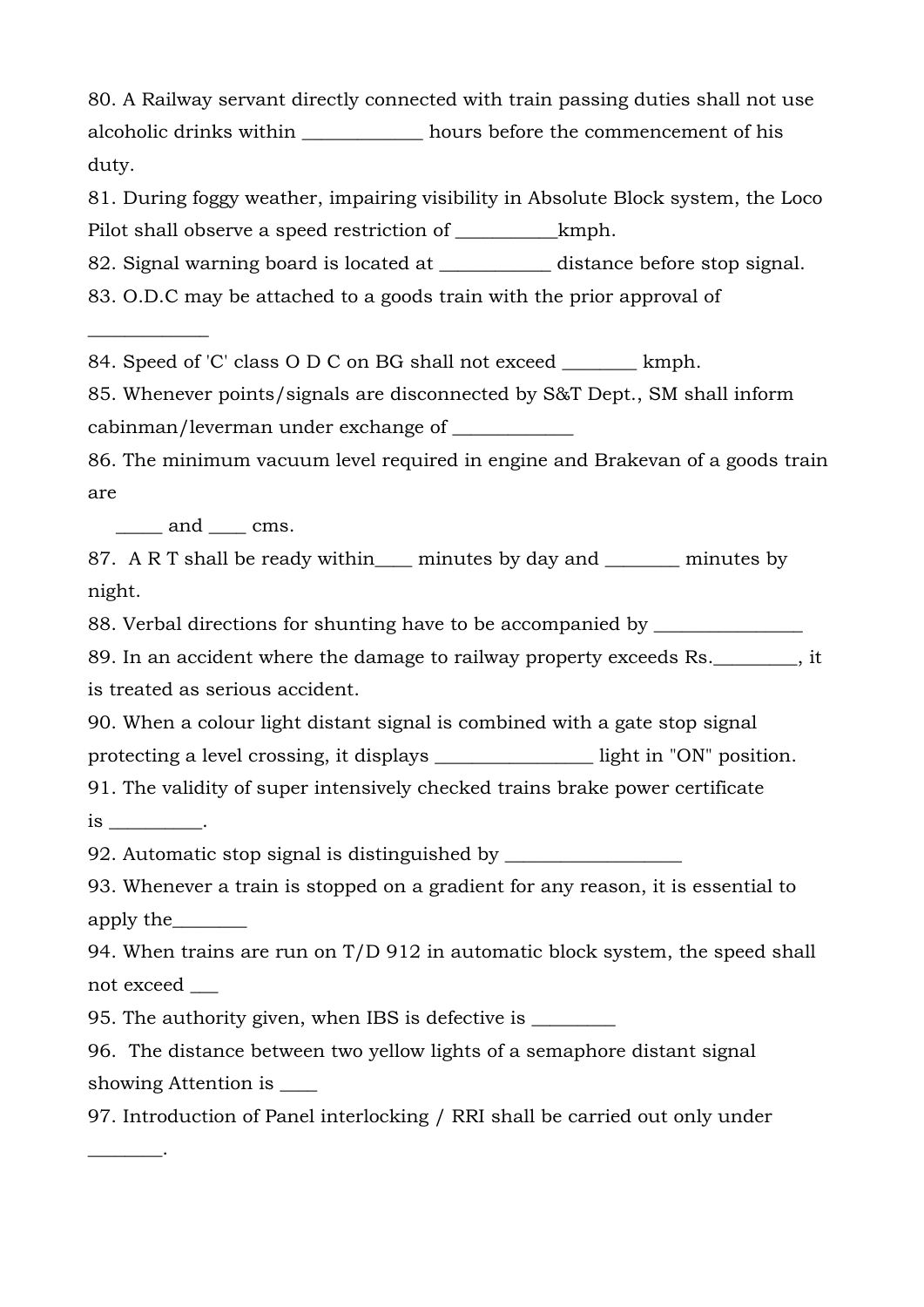98. "Train entering block section without authority to proceed "is an \_\_\_\_\_\_\_accident.

99. Neutral section is located between two consecutive

 $\blacksquare$ 

100. Special instructions are issued by \_\_\_\_\_\_\_\_\_\_\_\_\_\_\_\_\_\_\_\_\_.

101. Route indicators are treated as \_\_\_\_\_\_\_\_\_\_\_\_\_\_\_\_\_\_\_\_\_.

102. BSLB is provided on double line section, in \_\_\_\_\_\_\_\_\_\_\_\_\_\_\_\_\_\_ signalling territory.

103. Written authority to receive a train to an obstructed line is \_\_\_\_\_\_\_\_\_\_\_\_\_\_.

104. Colour light distant signal is identified by \_\_\_\_\_\_\_\_\_\_\_\_\_\_\_\_\_marker.

105. On double line, the authority to perform shunting beyond BSLB is

\_\_\_\_\_\_\_\_\_\_\_\_\_.

106. Gate signal in automatic block territory shows \_\_\_\_\_\_\_\_\_\_\_\_\_\_\_light when gate is

closed.

 $\overline{\phantom{a}}$ 

\_\_\_\_\_\_\_\_\_\_\_\_\_\_\_\_\_\_.

107. A position light shunt signal when placed below a stop signal shall display \_\_\_\_\_\_\_\_\_\_\_\_ light in 'ON' position.

108. Outer, Home and \_\_\_\_\_\_\_\_\_\_\_\_\_\_ shall not be taken off for shunting purposes.

109. The brake power of Mail/Express trains shall not be less than \_\_\_\_\_\_\_\_\_\_\_\_\_\_\_ per cent en-route.

110. The first objective to be achieved in case of an accident is

111. The amount of air pressure required to be registered in the BP gauge of the

 $B/V$  of a passenger carrying train is

112. The amount of air pressure required to be registered in the FP gauge of the BV of a passenger carrying train is

113. W.T.T. is published on the orders of  $\blacksquare$ 

114. The restricted speed of a train passing an automatic stop signal at ON is

115. Names of two loading stations at Howrah Division are \_\_\_\_\_\_\_\_\_\_\_\_\_\_\_\_\_\_and